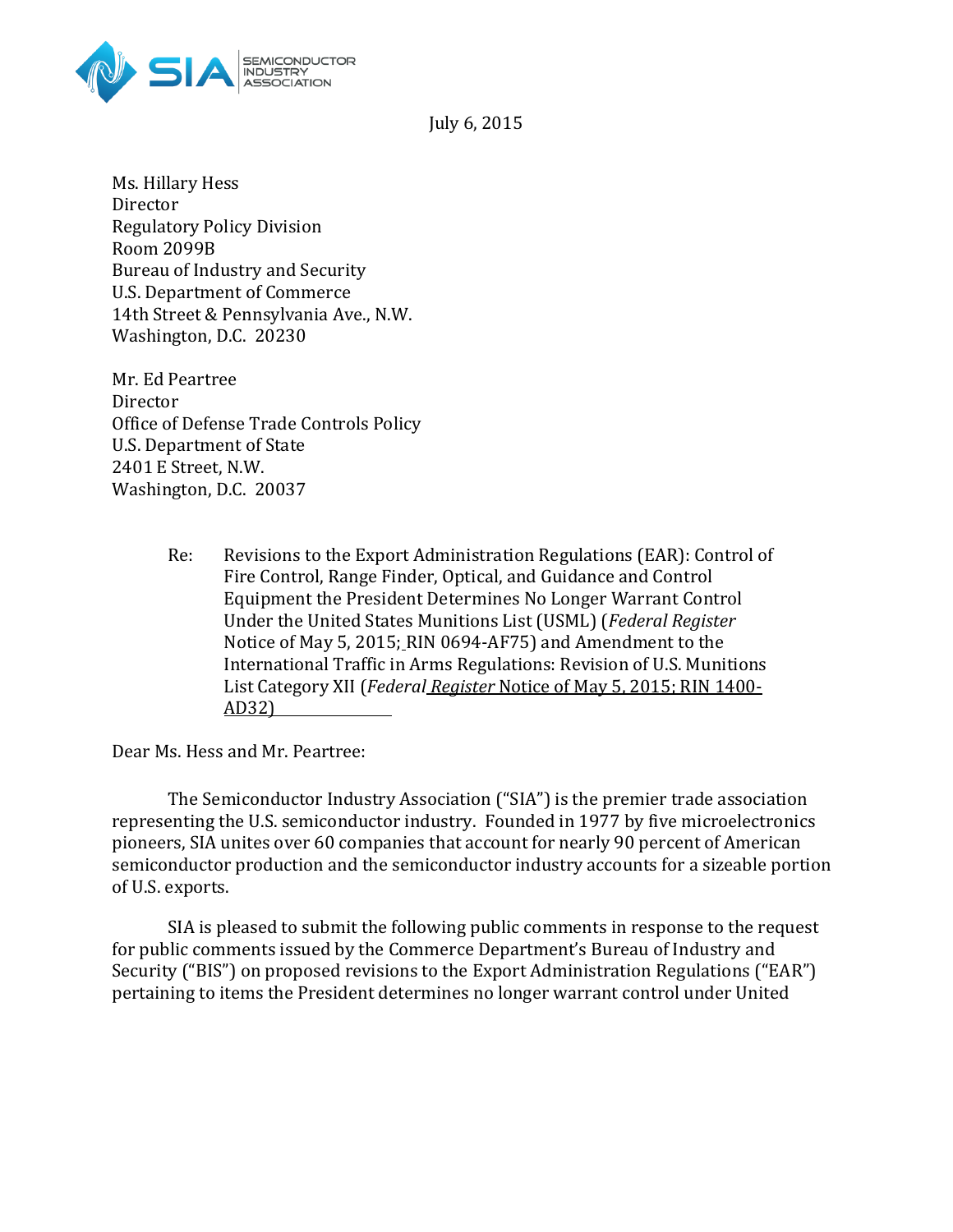States Munitions List ("USML") Category XII ("Proposed EAR Revisions"),<sup>1</sup> and revisions to the USML Category XII ("Proposed ITAR Revisions").<sup>2</sup>

## **I. Summary**

As the notes to Category XII underscore, a clear and straightforward definition in the International Traffic in Arms Regulations (ITAR) of the term "directly related" is needed. SIA recommends a definition that closely adheres to the natural meaning of the words: "required and peculiarly responsible for the controlled features of the associated item." Such a definition could utilize the definition of "required" and "peculiarly responsible" as contained in the pending Commerce Department regulatory proposal. It should be construed in a manner at least consistent with the ITAR definition of "specially designed." Among other things, this would mean that software is not "directly related" to a defense article if the software has equivalent performance, characteristics or functionality to software that can be used in or with a civilian article.

The proposed revision to Export Control Classification Number ("ECCN") 6A002 stating that certain "space qualified" devices are subject to ITAR control runs directly counter to the overall thrust of the President's Export Control Reform Initiative ("ECRI"), as it would necessarily and without justification take items currently subject to EAR control and render them subject to ITAR control.

Classifying an unfinished civilian good as subject to ITAR control when the finished good is subject to EAR control is illogical and has serious adverse implications for semiconductor devices. The properties and capabilities of a focal plane array that is not in a "permanent encapsulated sensor assembly" are identical to those of a focal plane array that is in a "permanent encapsulated sensor assembly." Any distinction between those products is based purely on form, not substance, and for that reason should not affect national security sensitivities.

The proposed rule would prohibit exporters from using License Exception STA for any item covered by several different ECCNs. Licensing flexibility that is useful to industry should not be eliminated unless there is a compelling reason to do so.

# **II. Proposed ITAR Changes**

# **A. Definition of "Directly Related"**

No definition of the term "directly related" currently exists in the International Traffic in Arms Regulations ("ITAR"). Moreover, SIA is disappointed that no definition of

 $\overline{\phantom{a}}$  $1$  Revisions to the Export Administration Regulations (EAR): Control of Fire Control, Range Finder, Optical, and Guidance and Control Equipment the President Determines No Longer Warrant Control Under the United States Munitions List (USML), 80 Fed. Reg. 25,798 (May 5, 2015) ("Proposed EAR Revisions").

<sup>&</sup>lt;sup>2</sup> Amendment to the International Traffic in Arms Regulations: Revision of U.S. Munitions List Category XII, 80 Fed. Reg. 25,821 (May 5, 2015) ("Proposed ITAR Revisions").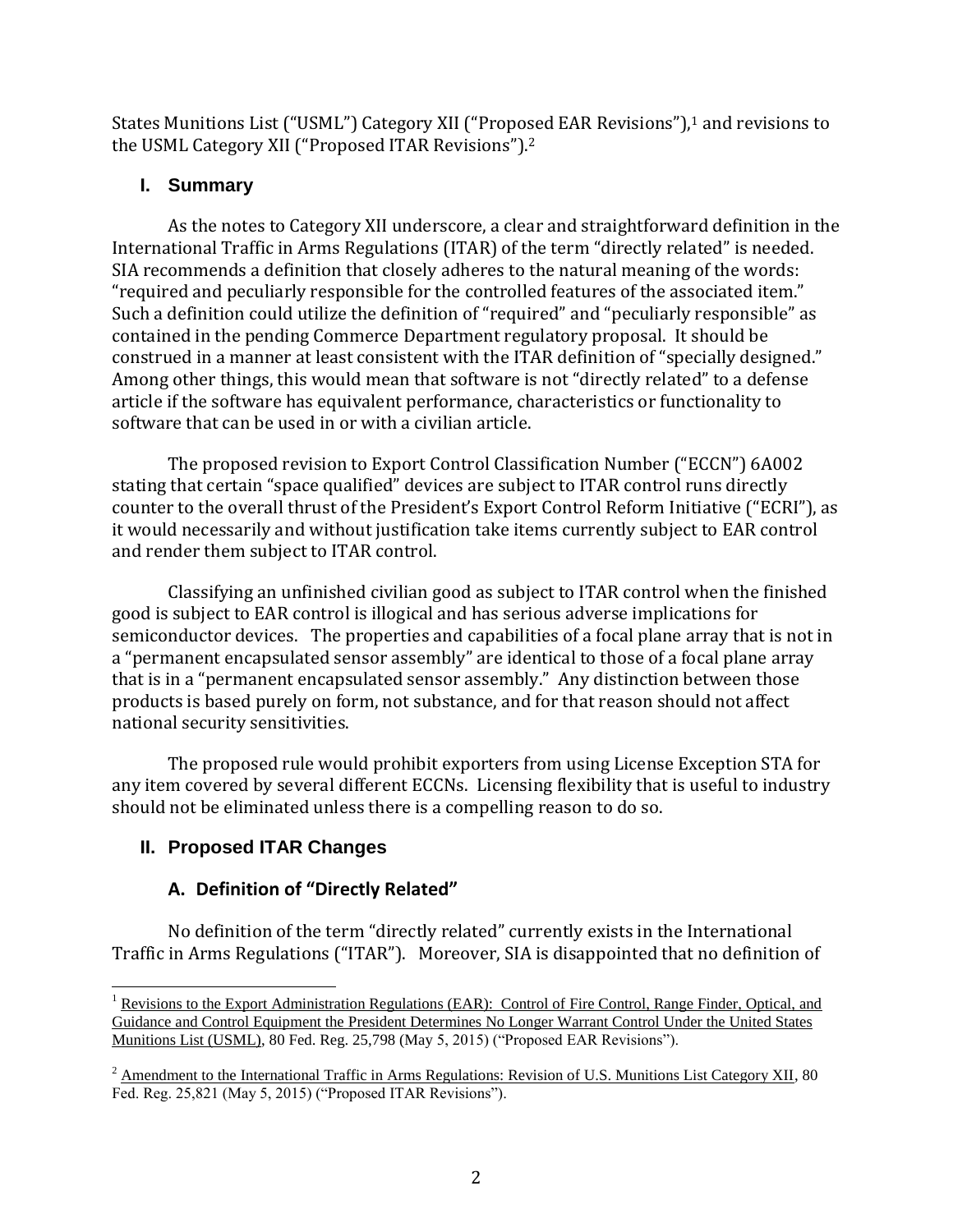that term has been proposed by the State Department in its harmonization proposal.<sup>3</sup> Given the importance of "directly related" in determining the types of technical data, software and defense services subject to ITAR control,<sup>4</sup> a definition of "directly related" within the ITAR has been sorely needed. A clear and straightforward definition of "directly related" should be promulgated that adheres closely to the natural meaning of the words, *i.e.*, "required and peculiarly responsible for the controlled features" of the associated item.

As part of the President's Export Control Reform Initiative ("ECRI"), several years of effort have gone into formulating a definition of "specially designed." While the "specially designed" definition applies throughout the Commerce Control List ("CCL") administered under the EAR, it is generally used with respect to hardware on the USML. For the same reason that a "specially designed" definition was needed to clarify ITAR controls on hardware, a counterpart and correlative definition of "directly related" -- an even more ambiguous and elastic term than "specially designed" -- is needed to clarify ITAR controls on technical data, software and services.

While the State Department is proposing a long overdue amendment to the controls on software (by making software a defense article, rather than technical data), "directly related" is likely to continue to play a significant role in determining controls on technical data, software and defense services. First, any technical data "directly related" to ITAR software will necessarily be "directly related" to a defense article and thus controlled. Second, the State Department has indicated that it will add catch-all categories covering software to various USML categories<sup>5</sup> and those new software catch-all categories likely will include "directly related" as a control criterion.

The term "directly related," is applied in the proposed rulemaking for USML Category XII. Specifically,

- In proposed Note 1 to paragraph (f) of USML Category XII, the State Department states that technical data and defense services "directly related" to various defense articles controlled in other paragraphs of USML Category XII "remain subject to the ITAR even if the technical data or defense services could also apply to items subject to the EAR."
- In proposed Note 2 to paragraph (f) of USML Category XII, the State Department states that software that converts a defense article into an item subject to the EAR or that converts an item subject to the EAR into a defense article is "directly related" to the defense article.

l

<sup>&</sup>lt;sup>3</sup> International Traffic in Arms: Revisions to Definitions of Defense Services, Technical Data, and Public Domain; Definition of Product of Fundamental Research; Electronic Transmission and Storage of Technical Data; and Related Definitions, 80 Fed Reg. 31525 (Jun. 3, 2015) ("ITAR Harmonization Definitions")

<sup>&</sup>lt;sup>4</sup> See, e.g., Temporary Modification of Category XI of the United States Munitions List, 80 Fed. Reg. 37,974, 37,975 (Jul. 2, 2015).

<sup>&</sup>lt;sup>5</sup> ITAR Harmonization Definitions at 31,527.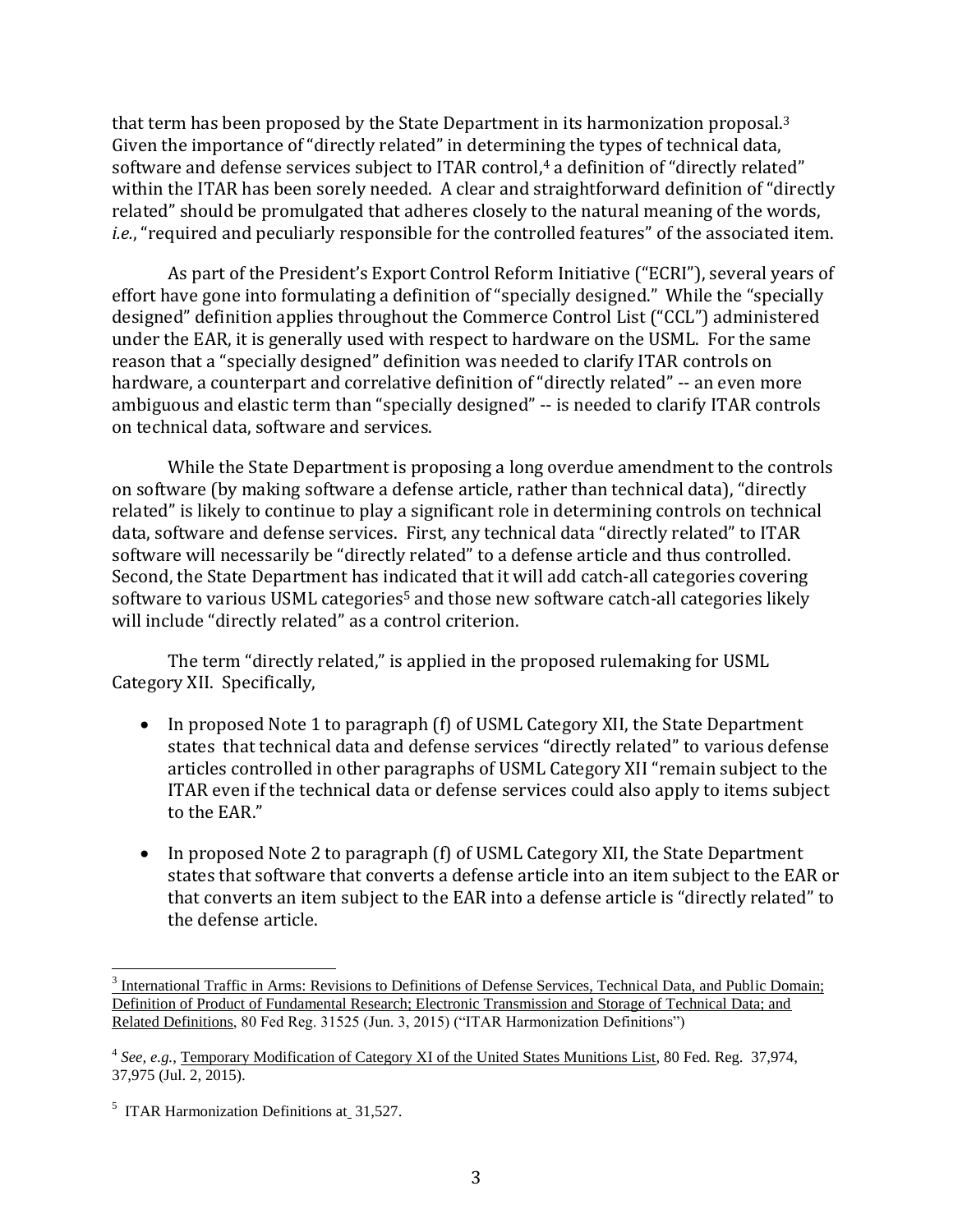The scope attached to "directly related" in these proposed notes is detached from any plain meaning of the term.

The guidance provided in proposed Note 1 to paragraph (f) of USML Category XII indicates that technical data not "specially designed" for a defense article nonetheless is directly related to the defense article. Such an overly broad reach of "directly related" is misguided and does violence to the plain meaning of the term. If certain technical data apply equally to items subject to the EAR as to items subject to the ITAR, then the technical data necessarily, under the recently promulgated "specially designed" definition, are not "specially designed" for defense articles, and so should not be deemed "directly related" to any defense article. "Directly related" should not be taken to mean merely "capable of use with." Both the State and Commerce Departments explicitly repudiated the "capable of" standard in their definition of "specially designed."6 That over-reaching standard should not be embedded in "directly related."

The guidance provided in proposed Note 2 to paragraph (f) of USML Category XII indicates that software is directly related to a defense article if the software converts the defense article into an item subject to the EAR. Software that converts a defense article into an item subject to the EAR necessarily infuses the article with characteristics that do not warrant control under the ITAR. Such software should not be deemed "directly related" to a defense article. "Directly related" as it pertains to software should at least have the limitations contained in the definition of "specially designed." Currently, software is subject to both terms, compounding the uncertainty and confusion.

A definition of "directly related" is needed in order to clarify the export control status of myriad technical data used in or with both defense articles and items subject to the EAR as well as with respect to software. A definition of "directly related" should be promulgated that adheres closely to the natural meaning of the words, *i.e.*, "required and peculiarly responsible for the controlled features" of the associated item. Both "required" and "peculiarly responsible" have commonly understood definitions among the exporting public and those commonly-understood definitions should apply in this context. Alternatively, those terms could be assigned meanings similar to those currently being proposed by the State and Commerce Departments.<sup>7</sup>

Software or technical data that is not peculiarly responsible for the controlled feature(s) of a defense article should not be deemed "directly related" to the defense article even if the software or technical data are used in the design and production of the defense article. For example, a semiconductor producer may receive a defense customer's own proprietary Read Only Memory ("ROM") software code that would be used to produce a specific or custom ROM-coded version of a commercial microcontroller for its defense

 $\overline{\phantom{a}}$ 

<sup>&</sup>lt;sup>6</sup> Amendment to the International Traffic in Arms Regulations: Initial Implementation of Export Control Reform, 78 Fed. Reg. 22744 (Apr. 16, 2013); "Specially Designed: Definition, 77 Fed. Reg. 36410 (Jun. 19, 2012).

<sup>&</sup>lt;sup>7</sup> Revisions to Definitions in the Export Administration Regulations, 80 Fed. Reg. 31,505, 31,519 (Jun. 3, 2015); ITAR Harmonization Definitions at 31,535-36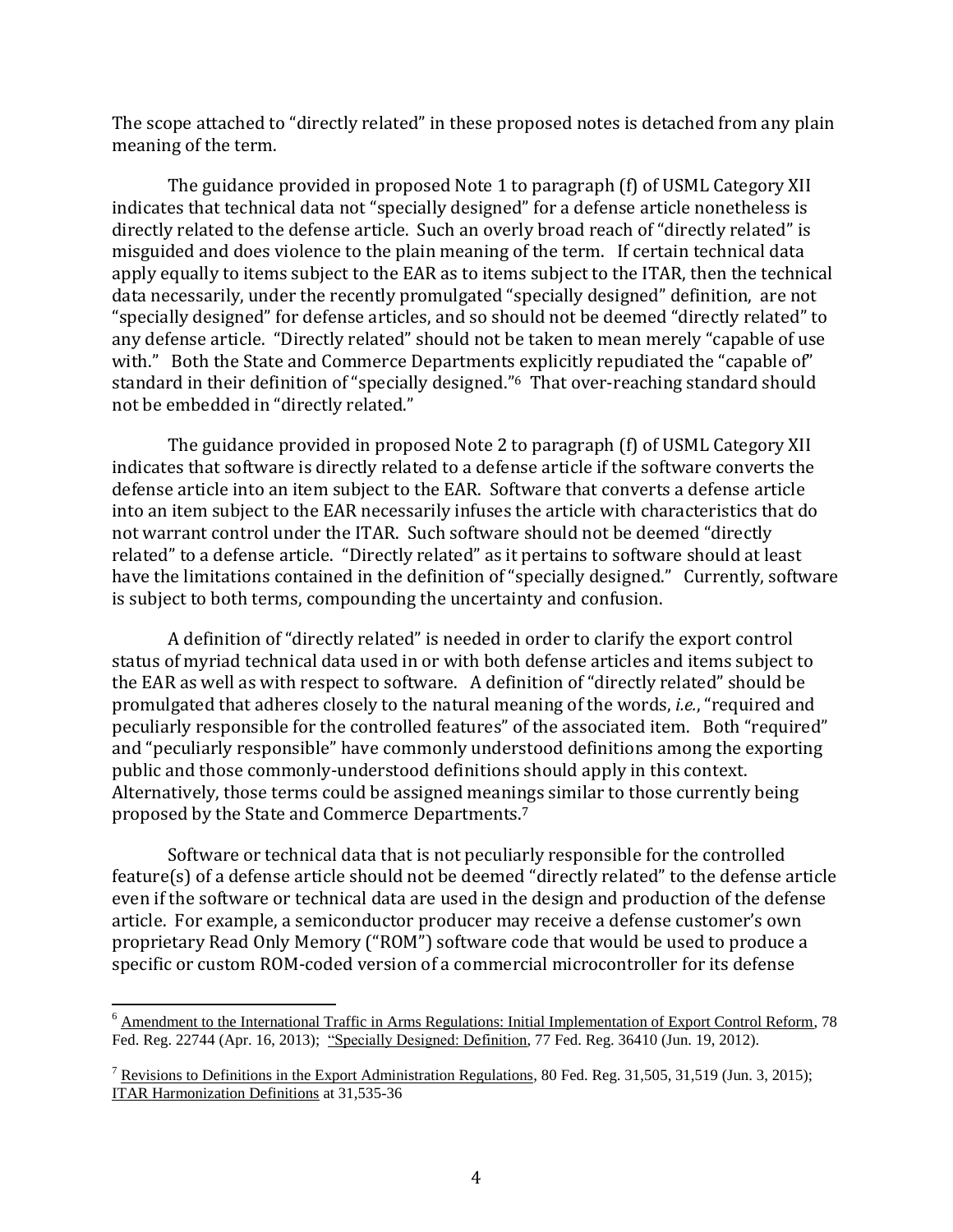customer. Such custom ROM-coded microcontrollers are "specially designed" for the defense customer's ITAR-controlled equipment, and the customer's proprietary software ROM code should be deemed "directly related" to the customer's defense article because that software is peculiarly responsible for the controlled features of both the "specially designed" microcontrollers and the defense article. In contrast, other software or technical data used to produce the ROM-coded devices should not be considered "directly related" to those devices or the defense article because those other software and technical data, while used in the design and production of the custom ROM- coded devices, are not peculiarly responsible for the controlled feature of either the "specially designed" devices or the defense article. Instead, that other software and technical data relate to the commercial microcontroller underlying the ROM-coded device produced for the defense customer and so do not warrant designation as being "directly related" to a defense article. The only software that is directly related to the defense article (the ROM-coded microcontroller) in this example is the defense customer's proprietary software code.

Lastly, it should be made clear that software is not "directly related" to a defense article if the software has equivalent performance, characteristics or functionality to software that can be used in or with a civilian article. Such software is too broadly related to defense and civilian articles to be *directly* related to a defense article.

## **B. Proposed USML Category XII(c)(2)**

As currently drafted, proposed USML Category XII(c)(2) will cover (among other things):

{P}hoton detector, microbolometer detector, or multispectral detector infrared focal plane arrays (IRFPAs) having a peak response within the wavelength range exceeding 900 nm but not exceeding 30,000 nm and not integrated into a permanent encapsulated sensor assembly, and detector elements therefor.<sup>8</sup>

No limit is placed on the number of detector elements included in microbolometer IRFPAs covered by this proposed USML category. In contrast, proposed USML Category XII(c)(5), which pertains to microbolometer IRFPAs integrated into a permanent encapsulated sensor assembly, covers only those microbolometer IRFPAs having greater than 328,000 detector elements.<sup>9</sup>

Microbolometer IRFPAs with fewer than 328,000 detector elements commonly are being used in civilian end uses. In particular, original equipment manufacturers ("OEMs") are developing cameras to meet automotive manufacturers' ever-increasing demand for automotive systems that enhance driving safety, and such cameras frequently include microbolometer IRFPAs with fewer than 328,000 detector elements, but peak responses within the wavelength range between 900 nm and 30,000 nm. It would be inappropriate

 $\overline{\phantom{a}}$ <sup>8</sup> Proposed ITAR Revisions at 25,826.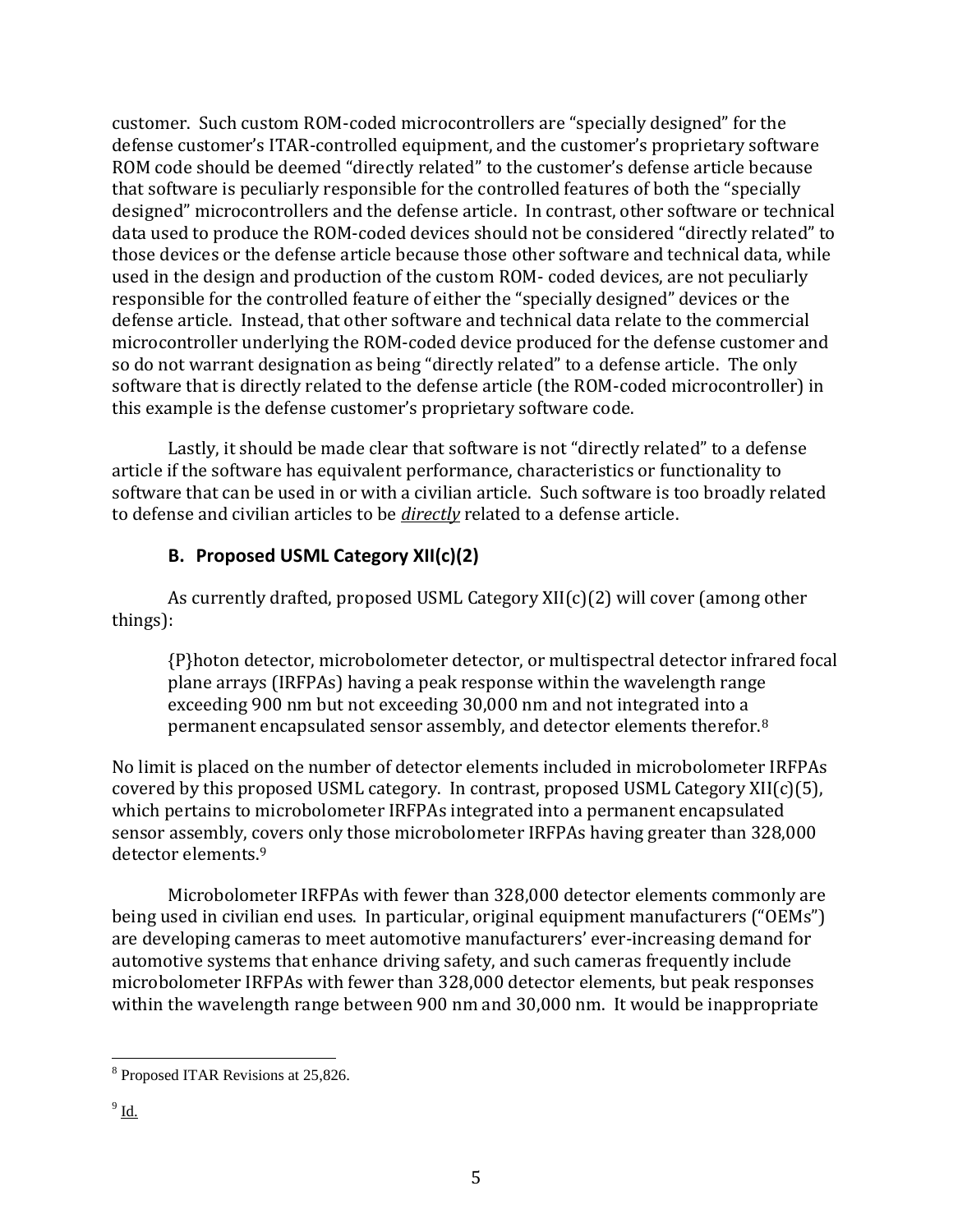and counterproductive to U.S. economic competitiveness<sup>10</sup> for the State Department to impose ITAR controls on microbolometer IRFPAs that are used in civilian end uses. Moreover, there is no valid justification for the State Department to limit the scope of controls on microbolometer IRFPAs incorporated into permanent encapsulated sensor assemblies in a different manner than it limits the scope of controls on microbolometer IRFPAs not incorporated into permanent encapsulated sensor assemblies. The properties and capabilities of a focal plane array that is not in a permanent encapsulated sensor assembly are identical to those of a focal plane array that is in a permanent encapsulated sensor assembly. Any distinction between those products is based purely on form, not substance, and for that reason should not affect national security sensitivities.

Accordingly, the State Department should revise proposed USML Category XII(c)(2) as follows:

{P}hoton detector, microbolometer detector, or multispectral detector infrared focal plane arrays (IRFPAs) having a peak response within the wavelength range exceeding 900 nm but not exceeding 30,000 nm **and greater than 328,000 detector elements,** and not integrated into a permanent encapsulated sensor assembly, and detector elements therefor

Such a revision would largely, if not entirely, eliminate the capture by this USML category of devices for civilian end uses, and so would comport with the stated intent of the U.S. government.

# **C. Proposed USML Category XII(c)(7)**

As currently drafted, proposed USML Category XII(c)(7) will cover:

Charge multiplication focal plane arrays having greater than 1,600 elements in any dimension and having a maximum radiant sensitivity exceeding 50 mA/W for any wavelength exceeding 760 nm but not exceeding 900 nm, and avalanche detectors therefor<sup>11</sup>

This level of control would sweep in image sensors that are incorporated in high volume civil applications such as automobile onboard day/night cameras for road safety, electronic toll collection for Intelligent Traffic Systems, digital pathology solutions in the medical field, scientific instruments used in astronomy and microscopy, and surveillance cameras used in parking lots or inside banks. As sensor prices continue to decline and complementary technologies (such as the "Internet of Things") increase the value of sensors, the volumes for these civil applications will increase exponentially.

 $\overline{\phantom{a}}$ <sup>10</sup> U.S. developers of microbolometers IRFPAs for automotive OEMs compete directly and intensely with European developers of microbolometers IRFPAs having the same characteristics and performance capabilities, none of which are subject to European military export controls.

 $11$  ITAR Revisions at 25826.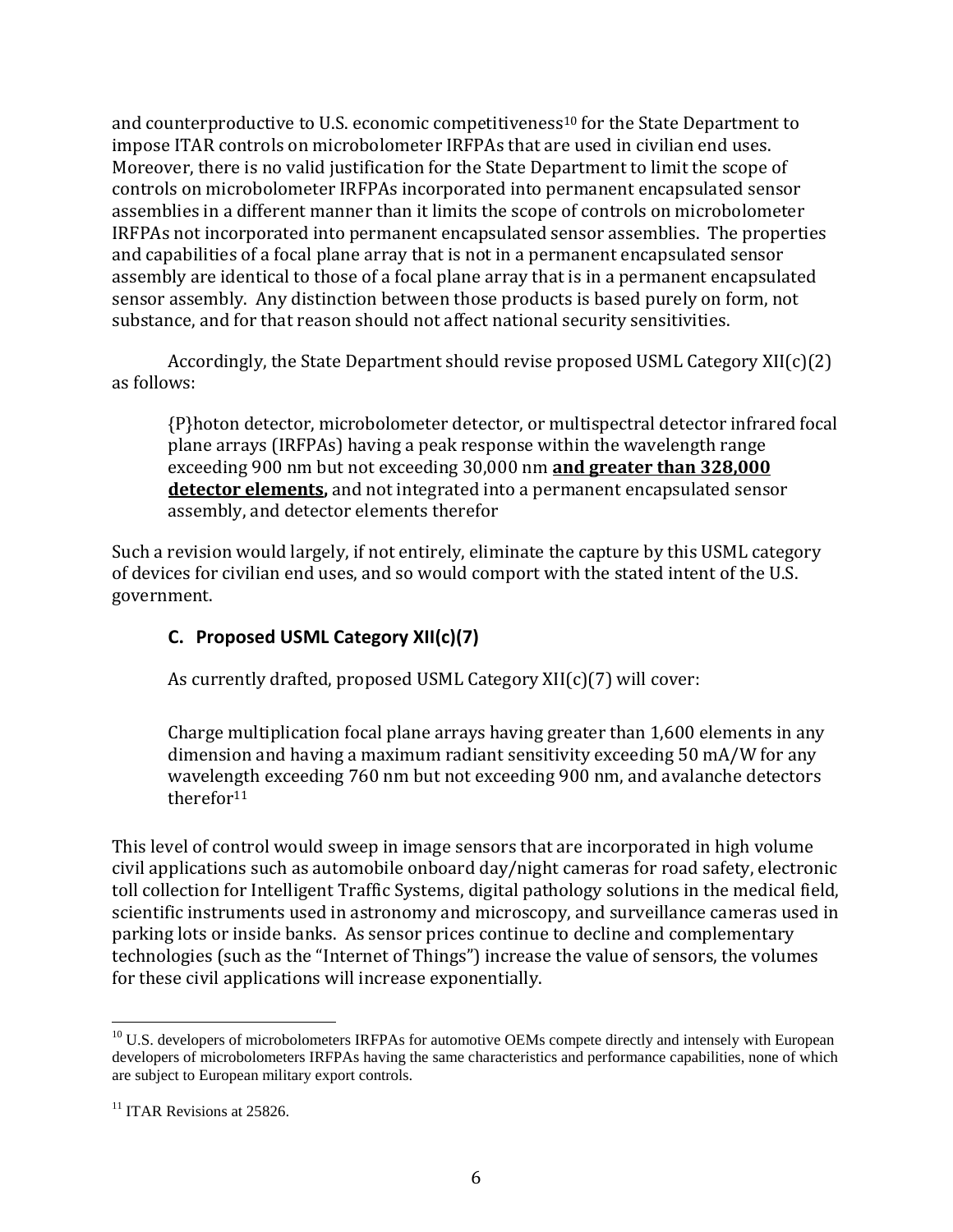In addition, there is both foreign competition from image sensors meeting the proposed control parameters but not subject to similar controls, and competing technology that serves these markets but is not covered under the proposed control parameters.

Given the rapidly growing commercial applications for low light imaging sensors and alternative technologies in the market, charge multiplication focal plane arrays should remain on the EAR and not be moved to the ITAR. Alternatively, if charge multiple focal plane arrays are to be controlled in a new USML Category  $XII(c)(7)$ , that USML category should be revised as follows:

Charge multiplication focal plane arrays having greater than 1,600 elements in any dimension and having a maximum radiant sensitivity exceeding 50 250mA/W for any wavelength exceeding 760 nm but not exceeding 900 nm, **and average radiant sensitivity exceeding 175 mA/W within the same spectral region of interest** and avalanche detectors therefor

Such a revision would largely eliminate the capture by this USML category of devices for civilian end uses, and so would comport with the stated intent of the U.S. government.

## **III. Proposed EAR Changes**

- A. ECCN 6A002
	- 1. Related Controls Note

Among the proposed revisions to Export Control Classification Number ("ECCN") 6A002 is a new *Related Controls* discussion, part (1) (b) of which states that "space qualified" solid-state detectors, "space qualified" imaging sensors and "space qualified cryocoolers defined in 6A002.a.1, 6A002.b.2.b.1 and 6A002.d.1, respectively, are subject to ITAR control.12 That proposed change runs directly counter to the overall thrust of the President's Export Control Reform Initiative ("ECRI"), as it would necessarily and unambiguously take items currently subject to EAR control and render those items subject to ITAR control. No justification is provided for doing so.

To be clear, no modification is proposed to the definitions contained in 6A002.a.1, 6A002.b.2.b.1 and 6A002.d.1. Instead, items currently within those ECCNs would simply be moved to the ITAR. SIA understands that re-classifying products clearly and unambiguously subject to the EAR to the U.S. Munitions List ("USML") is contrary to the purpose of the ECRI.

l <sup>12</sup> Proposed EAR Revisions at 25,811.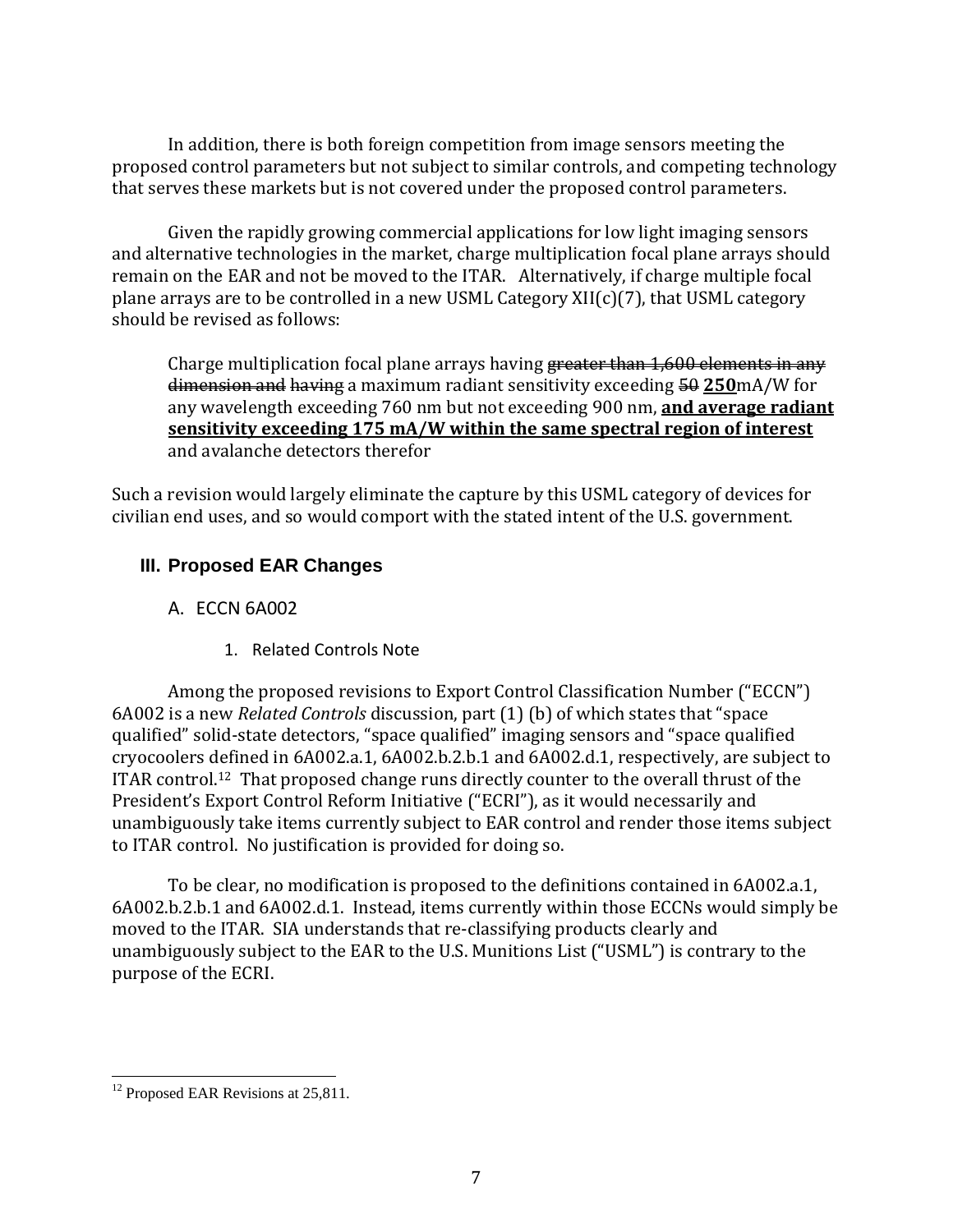### 2. Note 3 to 6A002.a.3

Among the proposed revisions to 6A002.a.3 is a new Note 3 stating that non-"space qualified" focal plane arrays that are not in a "permanent encapsulated sensor assembly" subject to the EAR are "subject to the ITAR."<sup>13</sup> The term "permanent encapsulated sensor assembly" is defined as

{A} permanent encapsulated sensor assembly (e.g. sealed enclosure, vacuum package) containing an infra-red focal plane array (IRFPA) that prevents direct access to the IRFPA, disassembly of the sensor assembly, and removal of the IRFPA without destruction or damage to the IRFPA.<sup>14</sup>

This proposed EAR revision would subject unfinished and semi-finished goods to ITAR control, notwithstanding that if the goods were finished they would not be subject to ITAR control.

This approach -- classifying an unfinished civilian good as subject to ITAR control when the finished good is subject to EAR control – is illogical and has serious adverse implications for semiconductor devices. As noted above, the properties and capabilities of a focal plane array that is not in a "permanent encapsulated sensor assembly" are identical to those of a focal plane array that is in a "permanent encapsulated sensor assembly." Any distinction between those products is based purely on form, not substance, and for that reason should not affect national security sensitivities.

Accordingly, BIS should remove Note 3 to ECCN 6A002.a.3.

B. License Exception STA

If implemented, the proposed rule would prohibit exporters from using License Exception STA for any item covered by several different ECCNs.15 No justification is provided for this proposed limitation on the use of License Exception STA. Licensing flexibility that is useful to industry should not be eliminated unless there is a compelling reason to do so.

\* \* \* \* \*

 $\overline{\phantom{a}}$ 

<sup>&</sup>lt;sup>13</sup> Proposed EAR Revisions at 25,812.

<sup>&</sup>lt;sup>14</sup> Proposed EAR Revisions at 25,810.

<sup>&</sup>lt;sup>15</sup> EAR Revisions at 25,800-01, 25,809